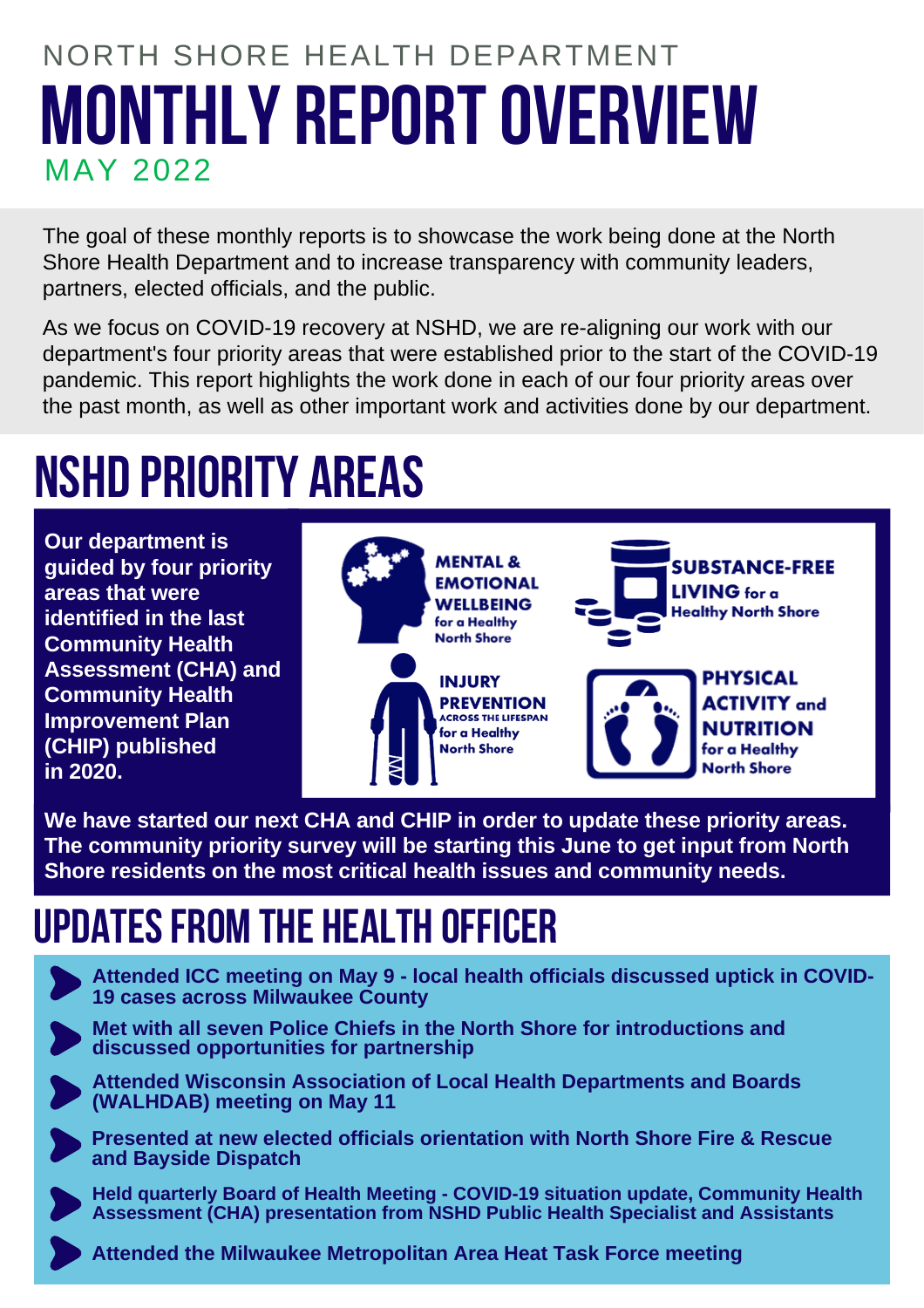# **MONTHLY REPORT** NORTH SHORE HEALTH DEPARTMENT MAY 2022



# **#1 MENTAL HEALTH | #2** SUBSTANCE USE

Attended the Maternal Child Health Adolescent Suicide Prevention meeting

Promoted REDgen event at USM - Dr. Michele Borba: Helping the Pandemic Generation

Healthy Highlight about Mental Health Awareness month

Attended the Milwaukee County Wellness committee meeting



Social media posts about mental health, focusing on Mental Health Awareness month, the Community Advocates Mental Health Resource Guide, and Roger's Behavioral Health resources

# **#3** INJURY PREVENTION



Began a new cohort of Stepping On, our fall and injury prevention training that targets older adults who want to continue safely living at home or alone.



Bike rodeos were held by local police departments and our staff assisted with bike helmet fittings & bike safety.

#### Promoted several workshops:

- Living Well with Chronic Conditions workshop hosted by Wauwatosa Health Department
- Memory Camp an experience for participants with mild to moderate dementia, their care partners and families.
- **Brain Health Resource Fair**



Skin Cancer Awareness Month social media posts

Responded to several children with elevated blood lead levels. Conducted home visits for lead and used the HEPA vacuum.

Distributed two lead water test kits to the public

Held the North Shore Overdose Fatality Review (OFR) meeting

Attended the Milwaukee County Overdose Fatality Review meeting

Attended virtual Opioid, Stimulant and Trauma Summit hosted by the Wisconsin Department of Health Services

Sent survey to long term care facilities in the North Shore to learn about their polices around drugs and what additional education they could benefit from

Health Officer attended a Meth Response training for local health officials

Attended open house event at Oxford House, an alcohol and drug addiction recovery home in Milwaukee

Connected with Cudahy Health Department to learn more about the training they had for first responders to assist with planning the training we will host in August

> Deterra drug disposal bags were distributed

Social media posts about alcohol use prevention

Social media posts about substance use prevention

# **#4** & NUTRITION

Food Allergy Awareness article written by Public Health Assistant published in local magazines

Attended Elder Service Board Meeting

Our Public Health Nurse working on becoming a Certified Lactation Counselor passed two of the required exams, with one left in June.

Shared information about infant formula shortage